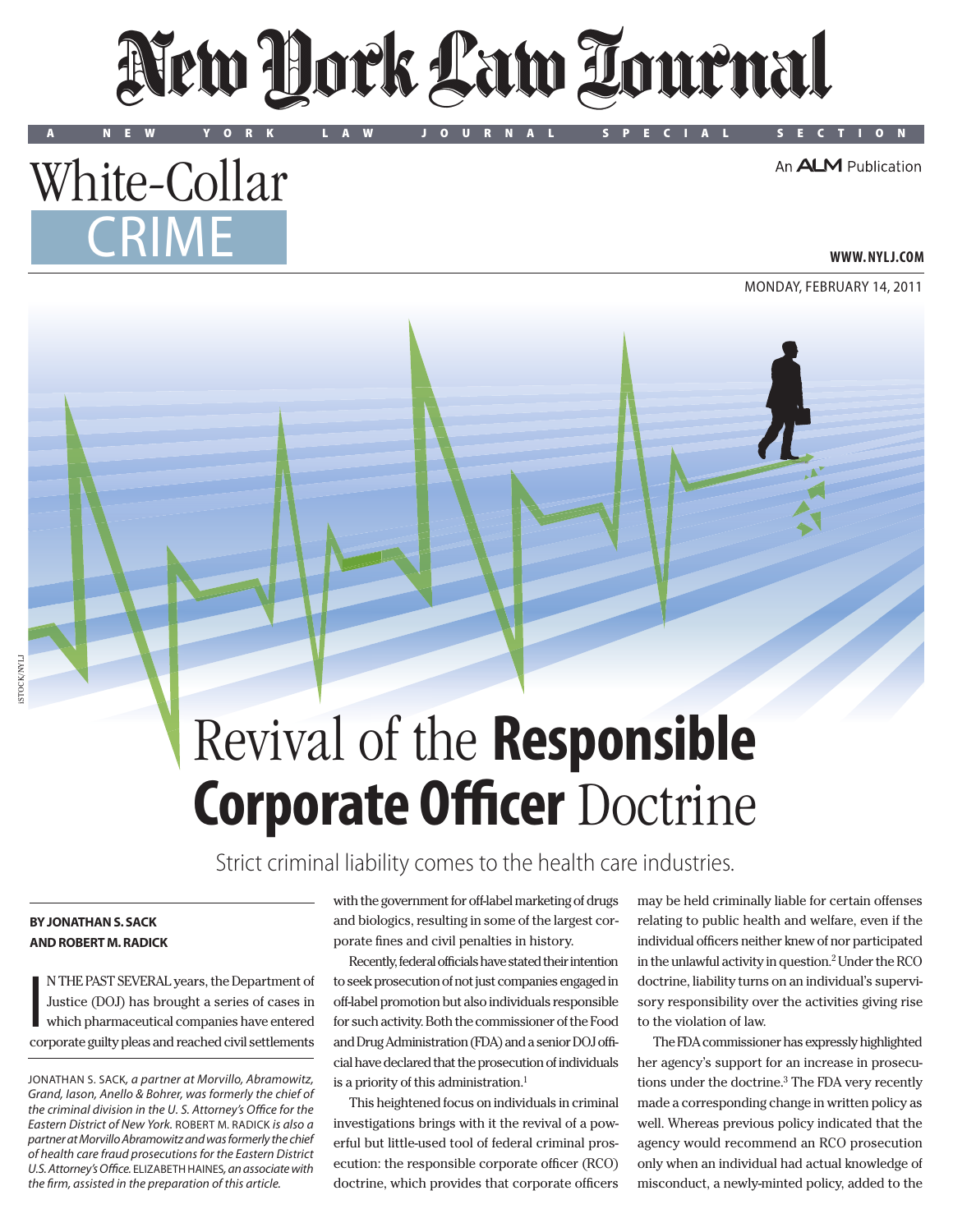agency's Regulatory Procedures Manual (RPM) on Jan. 26, 2011, clearly indicates that actual knowledge is no longer a prerequisite for recommending prosecution.4

The aggressive prosecution of company executives under the RCO doctrine raises the specter not only of criminalizing alleged failures of supervision but also of tarnishing, and even ending, the careers of corporate officers. The federal government's power over the health care industry includes the power to exclude individuals from participating in government health care programs.

A recent court decision, discussed in detail below, puts a fine point on the marriage of RCO liability and collateral civil and administrative consequences: A federal district court upheld the 12-year exclusion of three former executives of a pharmaceutical company who had earlier pled guilty under the RCO doctrine.

In this article, we discuss the substance and ramifications of this doctrine and the exclusion from government programs that must now be of significant concern to company officials in the pharmaceutical and other health care industries.

#### **The RCO Doctrine and the FDCA**

Under the RCO doctrine, an individual may be found guilty of a misdemeanor offense if he "had, by reason of his position in the corporation, responsibility and authority either to prevent in the first instance, or promptly to correct, the violation complained of, and…failed to do so."5The doctrine traces its origins to the U.S. Supreme Court's decisions in *United States v. Dotterweich*<sup>6</sup> and *United States v. Park*. 7

In *Dotterweich*, the Court in 1943 considered whether the president of a company that repackaged and sold medicines could be held criminally liable for a misdemeanor misbranding offense under the Food, Drug and Cosmetic Act (FDCA), despite the fact that the president had no actual knowledge of the misbranding. In upholding the conviction of the company's president, the Court held that the FDCA "dispenses with the conventional requirement for criminal conduct—awareness of some wrongdoing."8 In the interests of public protection, the statute "puts the burdens of acting at hazard upon a person otherwise innocent but standing in responsible relation to a public danger."9

In *United States v. Park*, the Court in 1975 reaffirmed that executives in industries with a direct relationship to the public health and welfare may be held responsible for the acts of corporate employees even if the executive lacks the level of mens rea generally necessary for criminal liability. The *Park* decision arose from the conviction of the president of a supermarket chain for FDCA violations arising out of unsanitary conditions at two of the company's warehouses.

The defendant challenged a jury instruction that stated that the defendant could be liable "even if he did not consciously do wrong," so long as he "had a position of authority and responsibility in the situation out of which the[] charges arose."10 The Court rejected the defendant's challenge and affirmed his conviction, holding that the FDCA "imposes not only a positive duty to seek out and remedy violations when they occur but also, and primarily, a duty to implement measures that will insure that violations will not occur."<sup>11</sup>

#### **Recent Prosecutions**

In the pharmaceutical context, the RCO doctrine was most recently invoked in 2007, when the U. S. Attorney's Office for the Western District of Virginia charged the drug company Purdue Frederick (Purdue) and certain of its executives with misbranding counts relating to the promotion of the painkiller OxyContin.12 The Information charged Purdue with felony misbranding for its promotion of OxyContin as less addictive and less subject to abuse and diversion than other painkillers.

The Information also charged Purdue's president and CEO, its executive vice president and chief legal officer, and its chief scientific officer (the "Purdue executives") with misdemeanor counts of misbranding on the theory that they were responsible corporate officers during the period of Purdue's unlawful marketing of OxyContin.

In May 2007, the corporate and individual defendants pleaded guilty to the charges in the Information based upon an agreed statement of facts.<sup>13</sup> That statement set forth in considerable detail the conduct of certain unnamed Purdue supervisors and employees, who, with "intent to defraud or mislead," marketed OxyContin to health care providers by downplaying its risks and falsely describing its addictiveness.14The statement of facts also described the Purdue executives as responsible corporate officers during the relevant period, but noted that the executives denied having known of the facts that formed the basis for the company's guilt.

The Purdue case signaled an important shift in the government's approach to prosecuting misbranding cases, a shift which we can now see clearly in the recent statements of government officials and the change in FDA policy, noted above.

First, notwithstanding the strict liability nature of

the RCO doctrine, prosecutors had previously limited RCO charges to those cases in which high-level executives were in fact on notice of the misconduct of subordinates but failed to take corrective action.15 The Purdue prosecution, in contrast, charged individual defendants who were not alleged to have been involved with or to have known of the misconduct that occurred on their watch.

Second, although the RCO doctrine had previously been applied in the context of misbranding, the Purdue case was the first application of the doctrine to the complex and evolving area of off-label marketing, where few, if any, observers anticipated criminal prosecution without allegations of participation in, or at least knowledge of, the underlying offenses.

The RCO doctrine was recently invoked in an indictment brought against the medical device company Synthes Inc., its subsidiary, Norian Corporation, and four Synthes executives. The indictment charges the executives with misdemeanor misbranding offenses and alleges that they were responsible corporate officers during the time period in which Synthes and Norian caused surgeons to use bone cement to treat a form of spinal fractures for which that cement was not approved.16 The executives have since pleaded guilty to the charges against them, and await sentencing.

#### **Exclusion From Government Programs**

The Purdue case not only signalled in 2007 the revival and expansion of the RCO doctrine, but also illustrates the severe collateral consequences that executives can face as a result of RCO convictions.

Under the Social Security Act, the Office of the Inspector General of the Department of Health and Human Services (HHS-OIG) has the authority to exclude individuals from participation in federal health care programs, including Medicare and Medicaid, based on convictions for misconduct related to health care.<sup>17</sup> Exclusion of at least five years is generally mandatory for individuals convicted of crimes such as felony fraud and kickbacks.18

The HHS-OIG also has the discretion to exclude individuals convicted of other crimes, including misdemeanor charges of fraud or other unlawful conduct in connection with the provision of health care. The minimum period of exclusion for a misdemeanor involving fraud or other misconduct is three years, but the HHS-OIG may increase or decrease that period as it deems appropriate based on a consideration of aggravating and mitigating factors.19

Exclusion from participation in federal health care programs means that the federal government will not